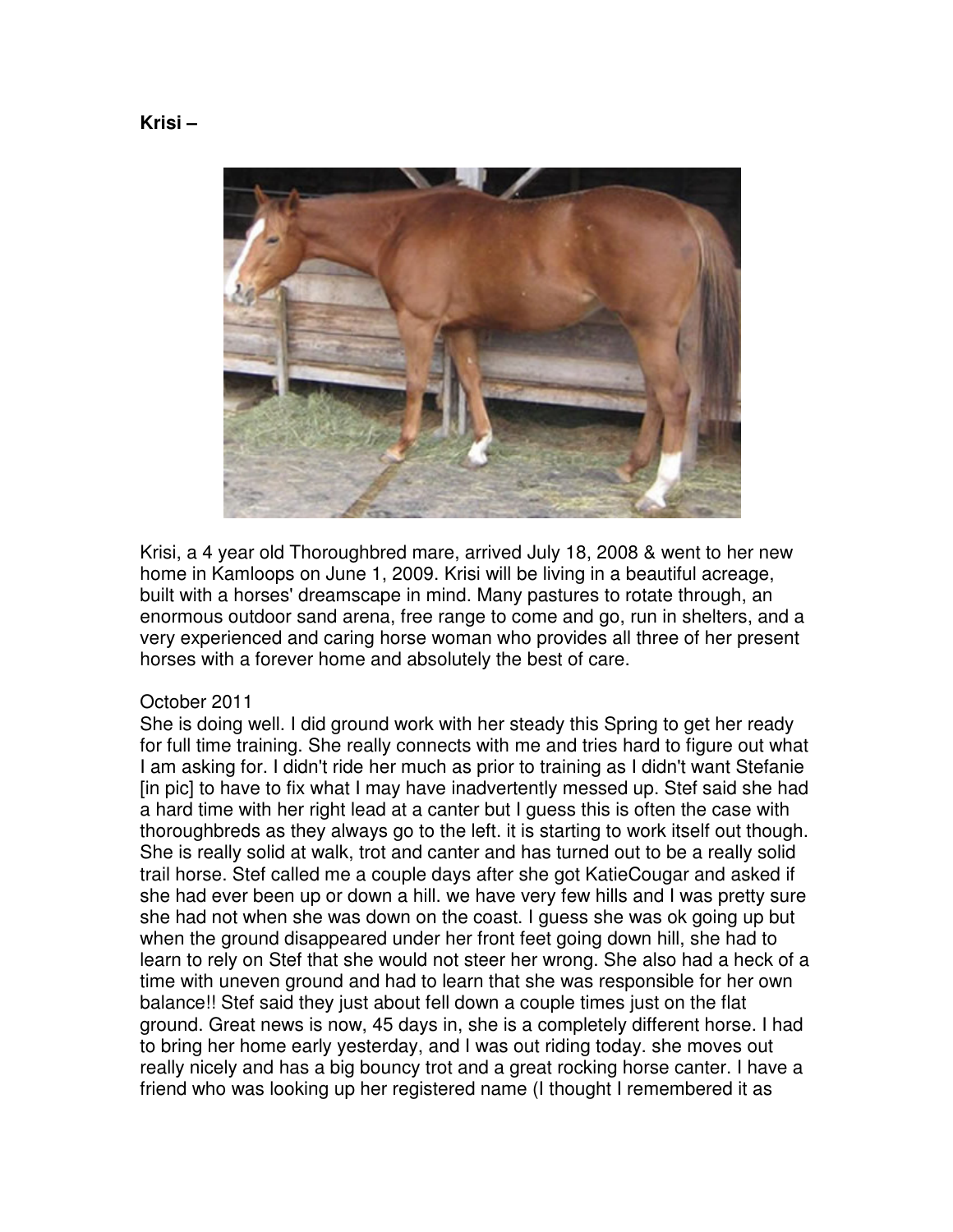Emma J) and we found out that her great grandpa was Norther Dancer. So now we have Norther Dancer and Doc Olena grand babies on our place - it's funny to see them side by side, KatieCougar is almost a foot taller than little Kiss. All my friends are bugging me that I have the real fancy bred horses now.... all I say is yes I do!! Warm Regards, Danielle